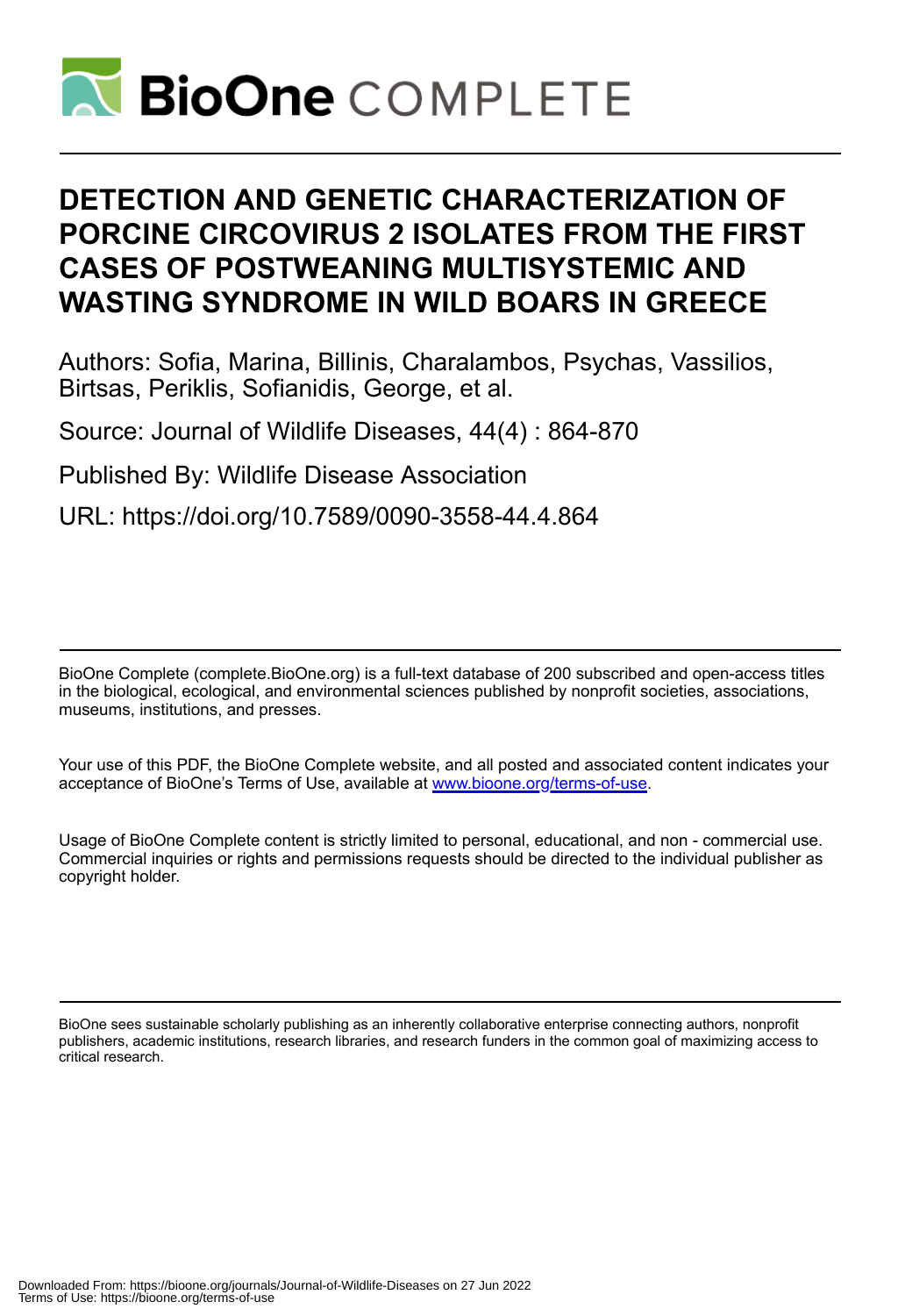# DETECTION AND GENETIC CHARACTERIZATION OF PORCINE CIRCOVIRUS 2 ISOLATES FROM THE FIRST CASES OF POSTWEANING MULTISYSTEMIC AND WASTING SYNDROME IN WILD BOARS IN GREECE

# Marina Sofia,<sup>1</sup> Charalambos Billinis,<sup>1,7</sup> Vassilios Psychas,<sup>2</sup> Periklis Birtsas,<sup>3</sup> George Sofianidis,<sup>2</sup> Leonidas Leontides,<sup>4</sup> Nick Knowles,<sup>5</sup> and Vassiliki Spyrou<sup>6</sup>

<sup>1</sup> Laboratory of Microbiology and Parasitology, Faculty of Veterinary Medicine, University of Thessaly, Trikalon 224, 43100 Karditsa, Greece<br><sup>2</sup> Laboratory of Pathology, Faculty of Veterinary Medicine, Aristotle University, 54124 Thessaloniki, Greece

<sup>3</sup> Hunting Federation of Macedonia and Thrace, Ethnikis Antistasis 173–175, 55134 Thessaloniki, Greece<br><sup>4</sup> Laboratory of Epidemiology, Biostatistics and Economics of Animal Production, Faculty of Veterinary Medicine,

University of Thessaly, Trikalon 224, 43100 Karditsa, Greece

<sup>5</sup> Institute for Animal Health, Pirbright Laboratory, Ash Road, Pirbright, Woking, Surrey, GU24 0NF, United Kingdom <sup>6</sup> Department of Animal Production, Technological Educational Institution, 41110 Larissa, Greece<br><sup>7</sup> Co

ABSTRACT: In 2002, postweaning multisystemic wasting syndrome (PMWS) was diagnosed in a European female wild boar (Sus scrofa), based on the detection of porcine circovirus  $2$  (PCV2) DNA in various organs, including the uterus, and on histopathologic lesions. This is the first detection of PCV2 DNA in the uterus of a wild boar. Three years later (2005), a wild boar  $\leq 6-$ 8 mo of age was found moribund. It presented wasting and dyspnea and finally died. PCV2 DNA was detected in tissue samples, and histopathologic lesions consistent with PMWS were observed. Both wild boars were from neighboring hunting areas in central Greece. Two PCV2 strains from the wild boars were genetically characterized and compared to other reported PCV2 sequences from wild boars and domestic pigs. The PCV-2 sequences from the wild boars in this study were closely related to each other and were grouped with two isolates from wild boars from Hungary. The phylogenetic analysis revealed that the virus might be transmitted between hunting areas. In addition, PCV2 may spread from domestic pigs to wild boars and vice versa.

Key words: PCV2, phylogenetic analysis, PMWS, porcine circovirus 2, postweaning multisystemic wasting syndrome, wild boar.

#### INTRODUCTION

Porcine circovirus 2 (PCV2; Circovirus, Circoviridae; Hamel et al., 1998) is a small, icosahedral, nonenveloped virus that contains a single-stranded circular DNA genome of 1.76 kb (Tischer et al., 1982). This virus is the causative agent of postweaning multisystemic wasting syndrome (PMWS) in domestic pigs (Allan et al., 1998). The disease affects 5–12-wk-old piglets, occurs in herds that are usually in good health, and has a low morbidity but a relatively high mortality rate (Harding and Clark, 1997). The diagnosis of PMWS in domestic pigs is based on clinical signs (progressive weight loss, respiratory distress, diarrhea, and pallor of the skin), histopathologic lesions in lymphoid tissues (lymphocyte depletion, granulomatous inflammation, or both), and the presence of PCV2 in these tissues (Sorden, 2000). Both PMWS-affected and non-affected pigs can be infected with PCV2 (Calsamiglia et al., 2002).

Wild boars (Sus scrofa) infected with PCV2 have been reported (Vicente et al., 2004; Knell et al., 2005; Csagola et al., 2006). A PCV2-antibody prevalence of 47% has been reported for wild boar sampled in Spain; antibody prevalence was highest in intensively managed populations rather than in those living in more natural conditions (Vicente et al., 2004). In addition, the incidence of PCV2 DNA in tissue samples from wild boars sampled in Hungary was 20.5% (Csagola et al., 2006).

Histopathologic lesions consistent with PMWS have been reported in wild boars (Ellis et al., 2003; Schulze et al., 2004; Vicente et al., 2004), and these lesions have been associated with the detection of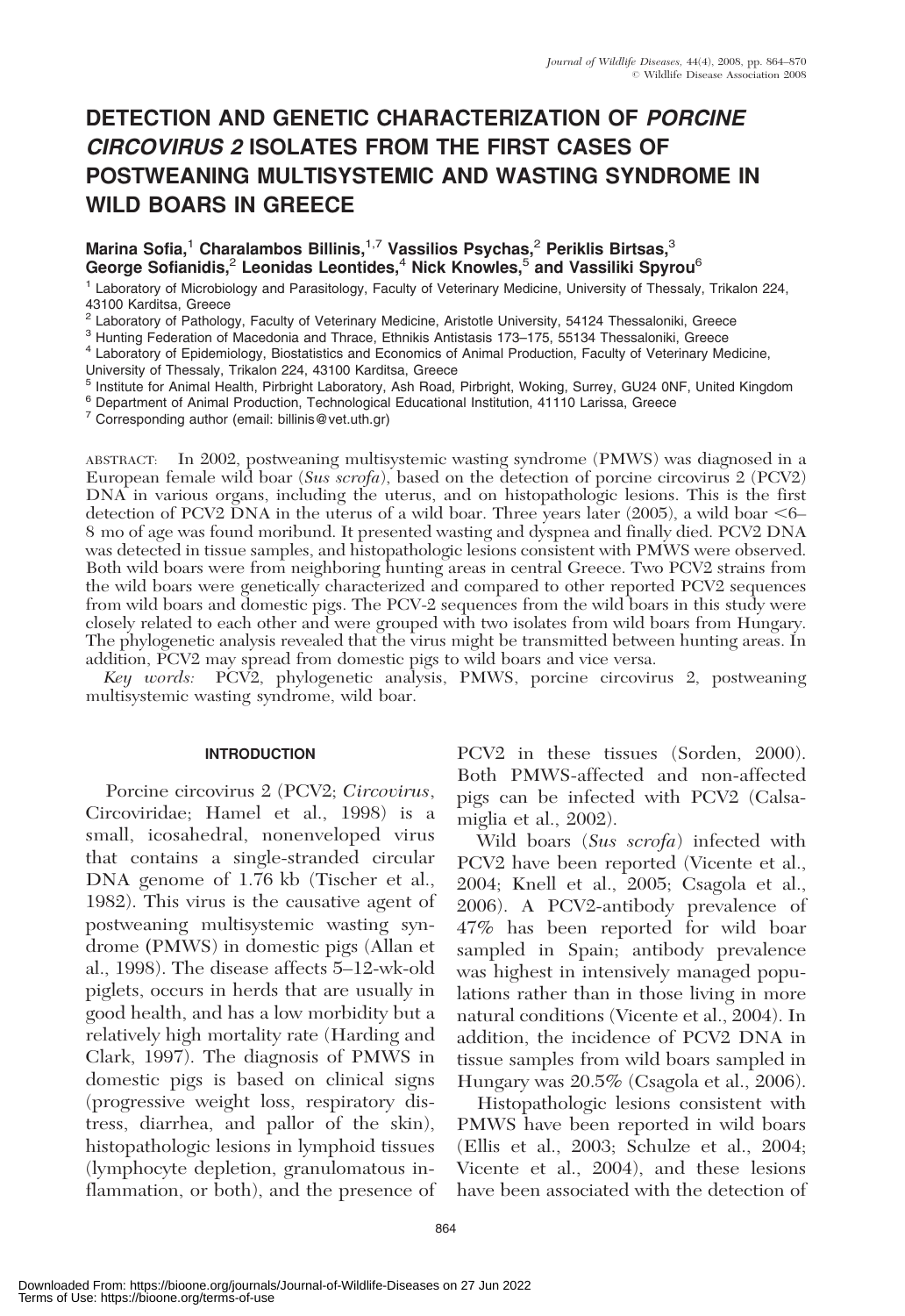PCV2 DNA in tissues (Toplak et al., 2004; Vicente et al., 2004). Histopathologic lesions reported in the above-mentioned cases were identical to those observed in PMWS-affected domestic pigs; however, to date PMWS has been reported only from wild boars over 6 mo of age (Schulze et al., 2004; Vicente et al., 2004).

The genome of PCV2 includes two major open reading frames (ORFs) that are oriented in opposite directions. The ORF1 is on the viral strand and encodes the Rep-associated proteins  $(\text{Rep}, \text{Rep}')$ with the Rep protein comprising 314 amino acids (aa) (Mankertz et al., 1997), whereas ORF2 is located on the complementary strand and encodes the capsid protein (CapP) of 233 aa (Nawagitgul et al., 2000). Different strains of PCV2 display greater than 90% nucleotide identity (Fenaux et al., 2000), and while ORF1 is very conserved, ORF2 is a more variable region (Fenaux et al., 2000). Genomic sequences of PCV2 isolates from domestic pigs, with or without PMWS, are closely related (De Boisseson et al., 2004). A number of PCV2 strains have been genetically characterized from wild boars with subclinical infection (Knell et al., 2005; Csagola et al., 2006), but only one has been characterized from a PMWS case (Schulze et al., 2004).

The objectives of this study were: 1) to determine whether PCV2 infects and causes PMWS in wild boars in Greece and, if infected; 2) to genetically characterize PCV2 strains from wild boars in Greece and phylogenically determine their relationship with other previously sequenced PCV2 strains derived from domestic swine and wild boars.

#### MATERIALS AND METHODS

#### Field cases

In 2002, a pregnant female wild boar was found dead in a hunting reserve  $(5 \text{ km}^2)$  in central Greece  $(39^{\circ}48'N, 21^{\circ}17'E)$ . Using an isothermal container with ice packs, the Hunting Federation submitted to our laboratory frozen tissue samples of spleen, lung,

liver, and uterus (including two embryos). In 2005, a male wild boar was found moribund in an adjacent hunting reserve (479 km<sup>2</sup>) in central Greece  $(39^{\circ}48'N, 21^{\circ}17'E)$ . It was in a poor body condition and had dyspnea. The wild boar died during transfer to the Veterinary School of Thessaly, Greece. It was  $\leq 6-$ 8 mo old, based on tooth eruption and wear pattern (Boitani and Mattei, 1992). Necropsy was performed and tissue samples of lung, heart, liver, kidney, intestine, and lymph nodes (submandibular, bronchial, mesenteric, superficial inguinal) were collected. All samples were stored at  $-70$  C for PCR, except for portions that were fixed in neutral 10% formalin for histopathology. Bacteriologic examinations were not performed. The two hunting reserves are adjacent and movement of wild boar may occur between them.

#### DNA and RNA extraction

DNA was isolated from 10 mg of each tissue sample using a commercial extraction DNA isolation cell and tissue kit (Puregene, Gentra Systems, Minneapolis, Minnesota, USA) according to the manufacturer's instruction. The RNA was isolated from 10 mg of tissue samples using a commercial extraction RNA isolation cell and tissue kit (Puregene, Gentra Systems).

#### Polymerase chain reaction (PCR)

The primers and the PCR conditions for amplification of the PCV2 genome, and for detection of PCV1 (Mankertz et al., 2000), PCV2 (Mankertz et al., 2000), porcine parvovirus (PPV; Kim et al., 2003), and porcine reproductive and respiratory syndrome virus (PRRSV; Gilbert et al., 1997) were performed as previously described. Ten microliters of each PCR product were analyzed by electrophoresis on a 2% agarose gel and stained with ethidium bromide  $(0.5 \text{ µg/ml})$ . A 100-base pair (bp) DNA ladder (Invitrogen, Paisley, UK) was analyzed on the same gel to serve as a size marker.

#### Histopathologic examination

Tissues samples were fixed in neutral buffered formalin 10%, embedded in paraffin, sectioned at  $4-6 \mu m$ , and stained with hematoxylin and eosin (H&E).

#### Sequence analysis

A virus strain was genetically characterized from each wild boar. The PCR products were gel-purified (QIAquick Gel Extraction Kit, Qiagen Ltd., West Sussex, UK) and sequence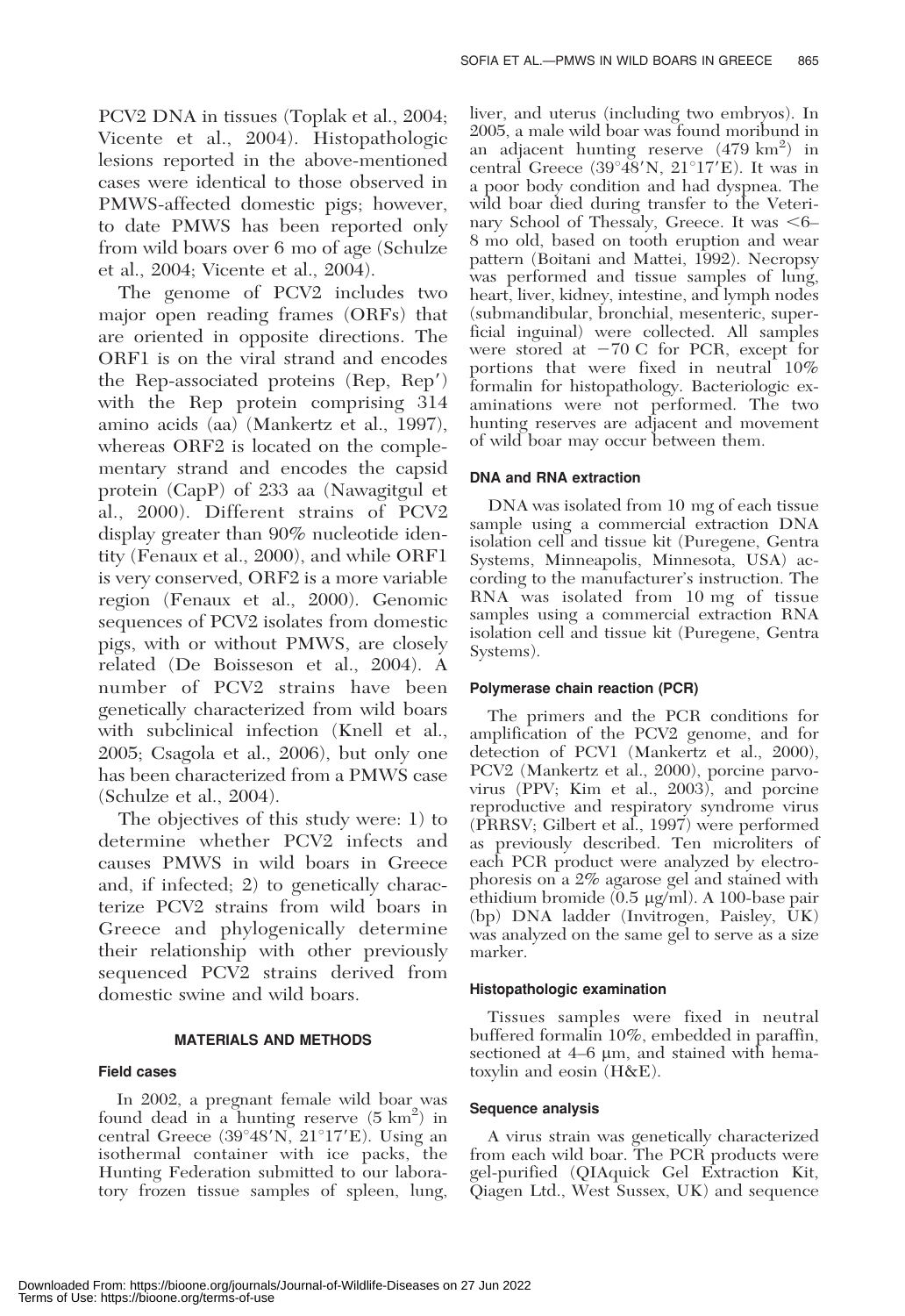analysis was performed twice on the complete viral genome (MWG Biotech, Ebersberg, Germany) using forward and reverse PCR primers. All samples were analyzed twice, and only high-quality sequences were used. The viruses were designated by the codes GRE-WB1 (wild boar; GenBank accession no. DQ915583) and GRE-WB2 (female wild boar; GenBank accession no. DQ915584). The GRE-WB1 was detected from inguinal lymph nodes while GRE-WB2 was detected from the uterus. Nucleotide sequences from eighteen PCV2 isolates were retrieved from the Gen-Bank. A phylogenetic and molecular evolutionary analysis was performed on the complete viral genome and the ORF2 gene, using the MEGA 3.1 program (Kumar et al., 2004). Neighbor-joining trees were constructed from a difference matrix employing the Kimura 2 parameter correction. One thousand bootstrap pseudo-replicates were used to test the branching (shown as percentages). The trees were outgroup-rooted using four PCV1 sequences.

### RESULTS

For the male wild boar, PCV2 DNA was detected in lung, heart, intestine, and lymph nodes. For the female wild boar, PCV2 DNA was detected in spleen, lung, liver, and uterus, but not in the two embryos. Both wild boars were negative for PCV1 and PPV DNA; however, the female wild boar was positive for PRRSV RNA in the lung.

The male wild boar was in a poor body condition. Gross lesions consisted of moderate enlargement of the submandibular, superficial inguinal, bronchial, and mesenteric lymph nodes and mildly rubbery lungs. On histologic examination, various degrees of lymphocyte depletion, macrophage infiltration, and occasional syncytial cell formation were detected in lymphoid organs (Fig. 1); these lesions are typical of PMWS. In the lungs, interstitial pneumonia with congestion and edema was seen (Fig. 2). Focal or multifocal areas of interstitial nephritis were observed (Fig. 3). Periportal mononuclear cell infiltration as well as collagen fibers were detected in the liver. In the heart, mild to moderate focal interstitial myocarditis,

consisting mainly of perivascular accumulations of macrophages and lymphocytes, was also observed (Fig. 4). In the female wild boar, lesions were seen in spleen, lungs, and liver and were more severe. In particular, the lungs were enlarged and rubbery, and histopathologically severe interstitial pneumonia was detected. Additionally, various degrees of lymphocyte depletion were seen in the spleen, while in the liver, periportal mononuclear cell infiltration was observed throughout the tissue.

The PCV2 sequences recovered from the two wild boars (GRE-WB1, GRE-WB2) were 1,767 bp and lacked the same nucleotide at position 1040–1042 on the 1768 nucleotide strand (Fenaux et al., 2000). Phylogenetic analysis was performed on the complete viral genome of 18 PCV2 isolates from domestic and wild pigs, including those described in this study (Fig. 5). The PCV2 strains formed two groups. The Greek strains from wild boars were closely related (98.5% nucleotide identity) and were clustered with two isolates (WB-H-1, WB-H-6) from wild boars from Hungary (98.6–99.3% nucleotide similarity). The remaining strains from wild boars formed a separate cluster and displayed 94.8–98.9% nucleotide identity. Isolates did not cluster according to their geographic origin. Phylogenetic analysis on the ORF2 gene resulted in a phylogenetic tree similar to the one mentioned above.

# **DISCUSSION**

Previous studies have shown that PCV2 can infect wild boars (Sus scrofa) and that infection can lead to PMWS (Schulze et al., 2004; Vicente et al., 2004). Results from serologic studies indicate that PCV2 antibody prevalence is lower in free-living wild boars than in domestic pigs (Vicente et al., 2004). Factors such as living conditions, age of infection, extent of PCV2 shedding, early weaning, and vaccinations (Vicente et al., 2004), factors that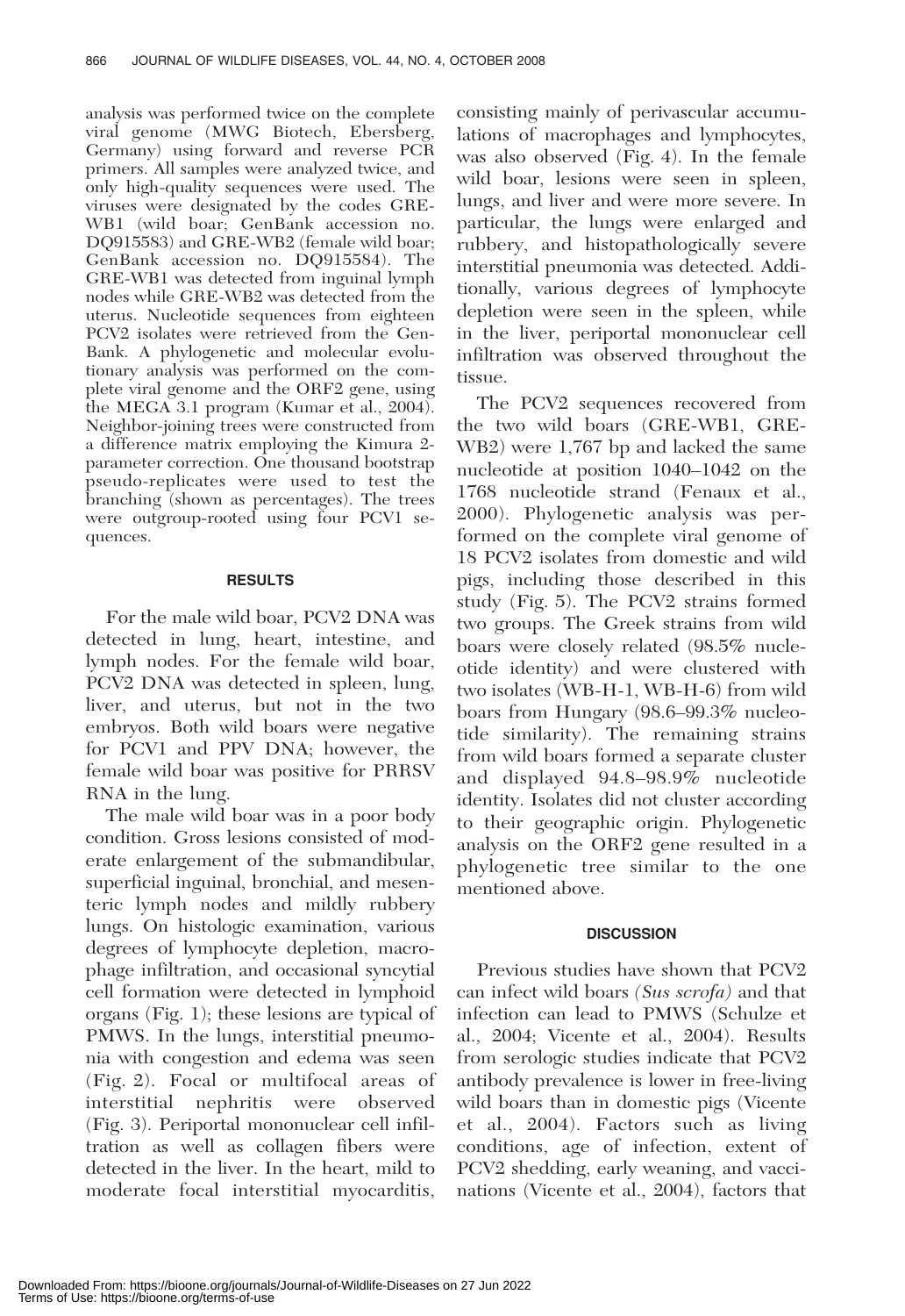

FIGURE 1. Intestine: Peyer's patches. Depletion of lymphocytes, infiltration of large macrophages, and syncytial cell (arrow) formation. H&E, Bar = 50 µm. FIGURE 2. Lung: Moderate interstitial pneumonia accompanied by hyperemia. H&E, Bar =  $250 \mu m$ . FIGURE 3. Kidney: Multifocal to diffuse interstitial mononuclear cell infiltration. H&E, Bar =  $100 \mu m$ . FIGURE 4. Heart: Multifocal interstitial myocarditis. H&E, Bar =  $100 \mu$ m.

may enhance the spread of the virus in commercial swine, may not be applicable to wild boar populations.

This is the first report of PMWS in wild boars in Greece, further establishing the already reported view that histopathologic lesions consistent with PMWS occur in European wild boar (Toplak et al., 2004; Vicente et al., 2004). Although no clinical signs have been recorded in wild boars in any of the previous studies, we observed wasting and dyspnea in one wild boar that was  $<6–8$  mo old. Histopathologic lesions observed in this animal were identical to those described for PMWS in domestic pigs and wild boars (Schulze et al., 2004; Toplak et al., 2004; Vicente et al., 2004), and PCV2 was present in tissue from this animal. Thus, the diagnosis of PMWS in this wild boar fulfilled the three common criteria (Sorden, 2000). Prior to this case, lesions had been detected only in wild boars that were older than the average age (2–4 mo) of domestic pigs at which PMWS is most often observed (Segales and Domingo, 2002). This report of PMWS in a wild boar reveals that the virus infects young wild boars and that infection can result in the development of PMWS.

The occurrence of PMWS in a female wild boar is also in accordance with previous reports (Schulze et al., 2004). The diagnosis was based on histopathologic lesions and the detection of PCV2 in tissues. We cannot conclude that death was caused by PMWS because only tissue samples were submitted to our laboratory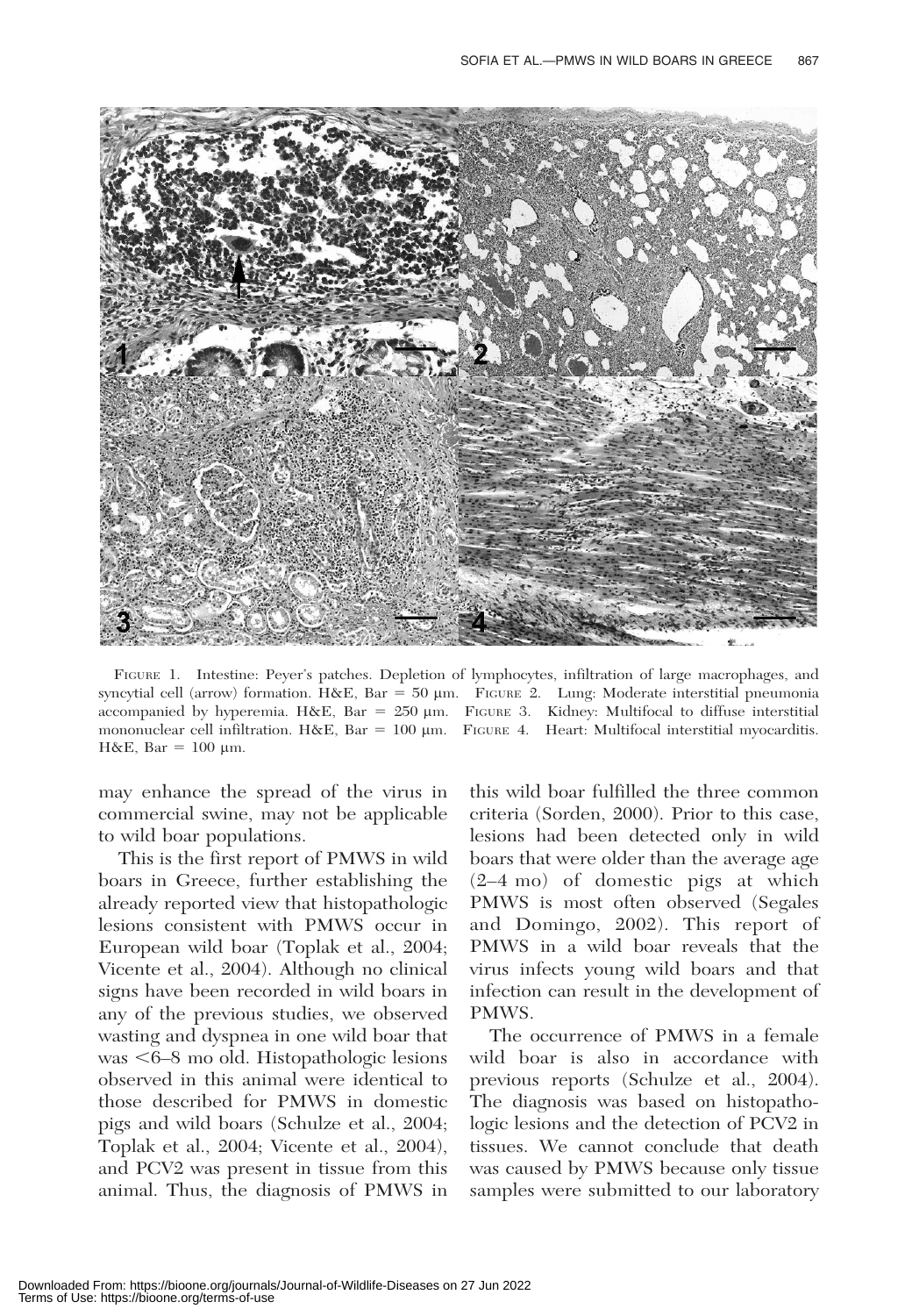

0.02

FIGURE 5. Phylogenetic analysis in the complete viral genome of 18 PCV2 isolates and four PCV1 as an outgroup. GenBank accession numbers and geographic origins are shown (AUT = Austria; FRA = France;  $GER = Germany$ ;  $GRE = Greece$ ;  $H = Hungary$ ;  $IRE = Ireland$ ;  $NL = The Netherlands$ ;  $ROM =$ Romania;  $SPA = Spain$ ;  $UK = United Kingdom)$ . Isolates from wild boars are indicated as WB.

and clinical signs were not recorded. In the female wild boar, PRRSV RNA was also detected. It is possible that the severity of histopathologic lesions was the result of co-infection with PCV2 and PRRSV. In domestic pigs, PCV2 is the primary cause of PMWS, but concurrent PRRSV infection leads to more severe disease forms (Harms et al., 2001).

To our knowledge, this is the first report

of PCV2 DNA detection in the uterus of a female wild boar with PMWS. This finding was not expected, and as a result, tissue samples for histopathology were not collected. Viral DNA was not present in the fetuses but, in a previous experimental study, it was shown that PCV2 can infect late-term fetuses in domestic pigs via the placenta (Park et al., 2005). Our findings suggest that it is possible that PCV2 may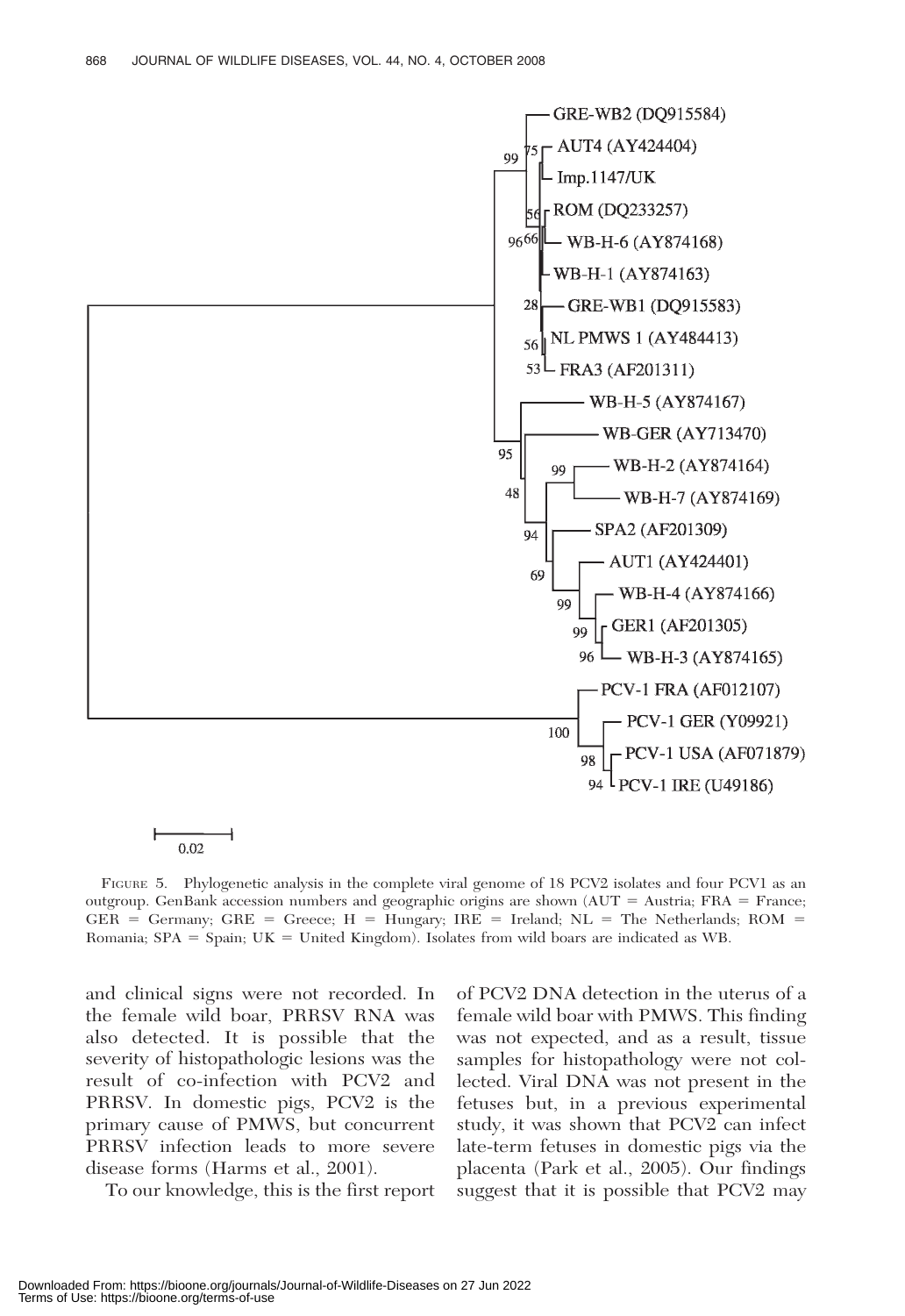cause reproductive disorders in wild boars similar to those already described in domestic pigs (O'Connor et al., 2001). The possibility that PCV2 is a causative agent of reproductive problems in wild boars, and that it may be vertically transmitted, should be further investigated.

Our first case of PMWS in wild boars occurred in 2002, and the second case was reported in 2005. The two PMWS cases were from neighbouring hunting reserves in the same prefecture. The high nucleotide identity of the viruses associated with these cases probably reflects movement of the wild boars between these populations, and the nucleotide variation of these isolates is probably the result of point mutations.

The phylogenetic analysis in the ORF2 gene and in the complete viral genome showed that isolates from wild boars and domestic pigs are closely related. This may indicate the transmission of PCV2 from domestic to wild boars, or vice versa. Wild boars may be carriers of PCV2 infection for domestic pigs in regions where domestic pig farms are neighbor to hunting areas. At present, a reservoir of the virus has not been detected that would serve as a common source of both wild boar and domestic pig PCV2 infections. It is possible that wild boars may serve as a natural reservoir of the virus, but further studies are needed in order to clarify the extent of PCV2 infection in wild boar populations and to better understand the epidemiology of this virus.

# ACKNOWLEDGMENTS

This project was co-funded by the European Social Fund and National Treasurers – EPEAEK II- IRAKLITOS.

# LITERATURE CITED

ALLAN, G. M., F. MCNEILLY, S. KENNEDY, B. DAFT, E. CLARK, J. ELLIS, D. HAINES, B. MEEHAN, AND B. ADAIR. 1998. Isolation of porcine circovirus-like viruses from pigs with a wasting disease in the USA and Europe. Journal of Veterinary Diagnostic Investigation 10: 3–10.

- BOITANI, L., AND L. MATTEI. 1992. Aging wild boar by tooth eruption. Ongules/Ungulates 91: 419–421.
- CALSAMIGLIA, M., J. SEGALES, J. QUINTANA, C. ROSELL, AND M. DOMINGO. 2002. Detection of porcine circovirus types 1 and 2 in serum and tissue samples of pigs with and without postweaning multisystemic wasting syndrome. Journal of Clinical Microbiology 40: 1848–1850.
- CSAGOLA, A., S. KECSKEMETI, G. KARDOS, I. KISS, AND T. TUBOLY. 2006. Genetic characterization of type 2 porcine circoviruses detected in Hungarian wild boars. Archives of Virology 151: 495– 507.
- DE BOISSESON, C., V. BEVEN, L. BIGARRE, R. THIERY, N. ROSE, E. EVENO, F. MADEC, AND A. JESTIN. 2004. Molecular characterization of Porcine circovirus type 2 isolates from post-weaning multisystemic wasting syndrome-affected and non-affected pigs. Journal of General Virology 85: 293–304.
- ELLIS, J., M. SPINATO, C. YONG, K. WEST, F. MCNEILLY, B. MEEHAN, S. KENNEDY, E. CLARK, S. KRAKOWKA, AND G. ALLAN. 2003. Porcine circovirus 2-associated disease in Eurasian wild boar. Journal of Veterinary Diagnostic Investigation 15: 364–368.
- FENAUX, M., P. G. HALBUR, M. GILL, T. E. TOTH, AND X. J. MENG. 2000. Genetic characterization of type 2 porcine circovirus (PCV-2) from pigs with postweaning multisystemic wasting syndrome in different geographic regions of North America and development of a differential PCR-restriction fragment length polymorphism assay to detect and differentiate between infections with PCV-1 and PCV-2. Journal of Clinical Microbiology 38: 2494–2503.
- GILBERT, S. A., R. LAROCHELLE, R. MAGAR, H. J. CHO, AND D. DEREGT. 1997. Typing of porcine reproductive and respiratory syndrome viruses by a multiplex PCR assay. Journal of Clinical Microbiology 35: 264–267.
- HAMEL, A. L., L. L. LIN, AND G. P. NAYAR. 1998. Nucleotide sequence of porcine circovirus associated with postweaning multisystemic wasting syndrome in pigs. Journal of Virology 72: 5262– 5267.
- HARDING, J. C., AND E. G. CLARK. 1997. Recognizing and diagnosing postweaning multisystemic wasting syndrome (PMWS). Journal of Swine Health and Production 5: 201–203.
- HARMS, P. A., S. D. SORDEN, G. P. HALBUR, S. R. BOLIN, K. M. LAGER, I. MOROZOV, AND P. S. PAUL. 2001. Experimental reproduction of severe disease in CD/CD pigs concurrently infected with type 2 porcine circovirus and PRRSV. Veterinary Pathology 38: 528–539.
- KIM, J., D. U. HAN, C. CHOI, AND C. CHAE. 2003. Simultaneous detection and differentiation between porcine circovirus and porcine parvovirus in boar semen by multiplex semi-nested poly-